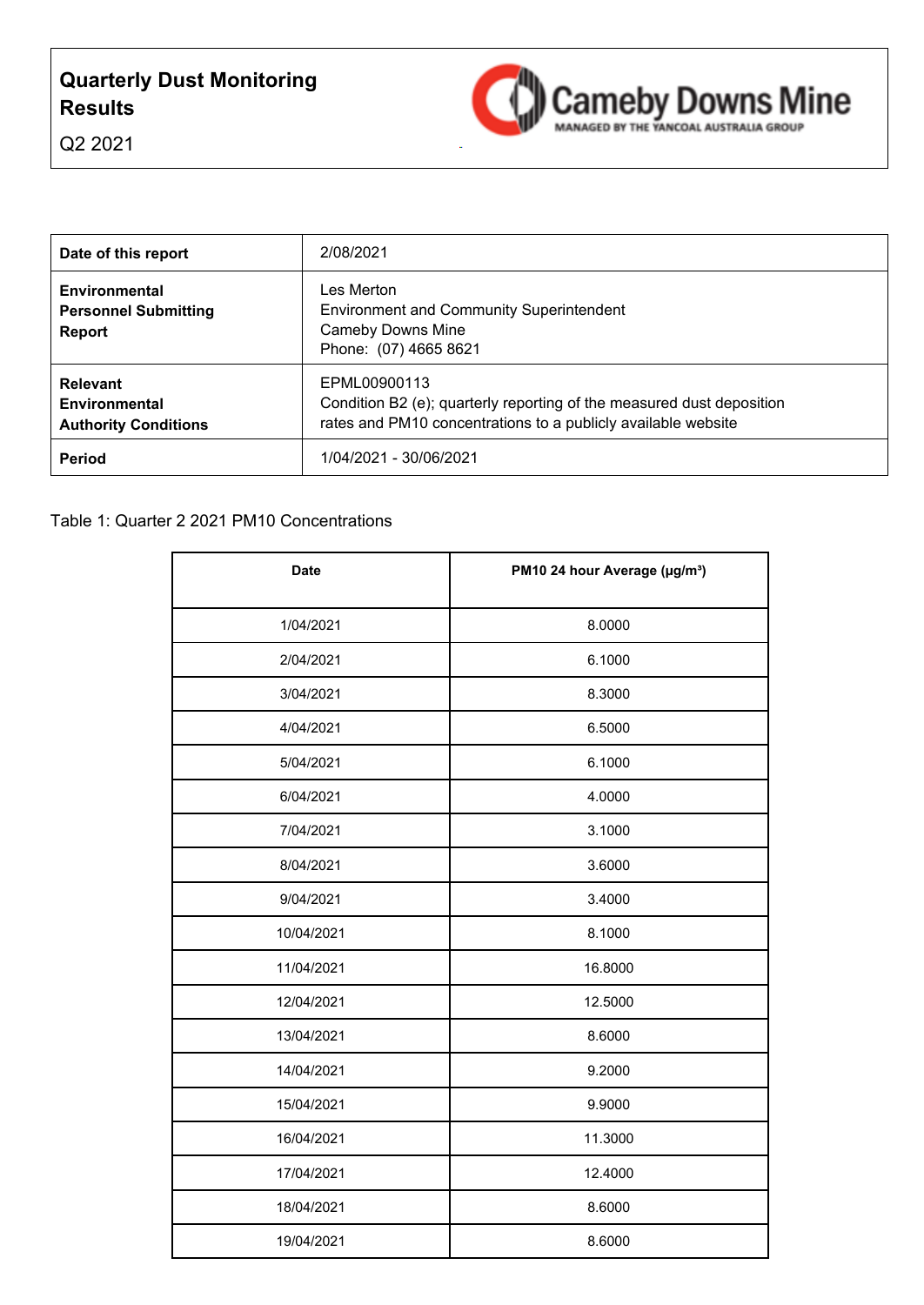Q2 2021



|            | PM10 24 hour Average (µg/m <sup>3</sup> ) |
|------------|-------------------------------------------|
| 20/04/2021 | 4.9000                                    |
| 21/04/2021 | 10.4000                                   |
| 22/04/2021 | 9.4000                                    |
| 23/04/2021 | 19.3000                                   |
| 24/04/2021 | 8.7000                                    |
| 25/04/2021 | 9.4000                                    |
| 26/04/2021 | 13.6000                                   |
| 27/04/2021 | 13.5000                                   |
| 28/04/2021 | 9.4000                                    |
| 29/04/2021 | 9.6000                                    |
| 30/04/2021 | 9.2000                                    |
| 1/05/2021  | 6.4000                                    |
| 2/05/2021  | 5.2000                                    |
| 3/05/2021  | 6.6000                                    |
| 4/05/2021  | 4.8000                                    |
| 5/05/2021  | 9.4000                                    |
| 6/05/2021  | 5.3000                                    |
| 7/05/2021  | 4.7000                                    |
| 8/05/2021  | 3.8000                                    |
| 9/05/2021  | 6.9000                                    |
| 10/05/2021 | 9.3000                                    |
| 11/05/2021 | 7.0000                                    |
| 12/05/2021 | 8.2000                                    |
| 13/05/2021 | 6.0000                                    |
| 14/05/2021 | 4.2000                                    |
| 15/05/2021 | 4.7000                                    |
| 16/05/2021 | 6.3000                                    |
| 17/05/2021 | 9.7000                                    |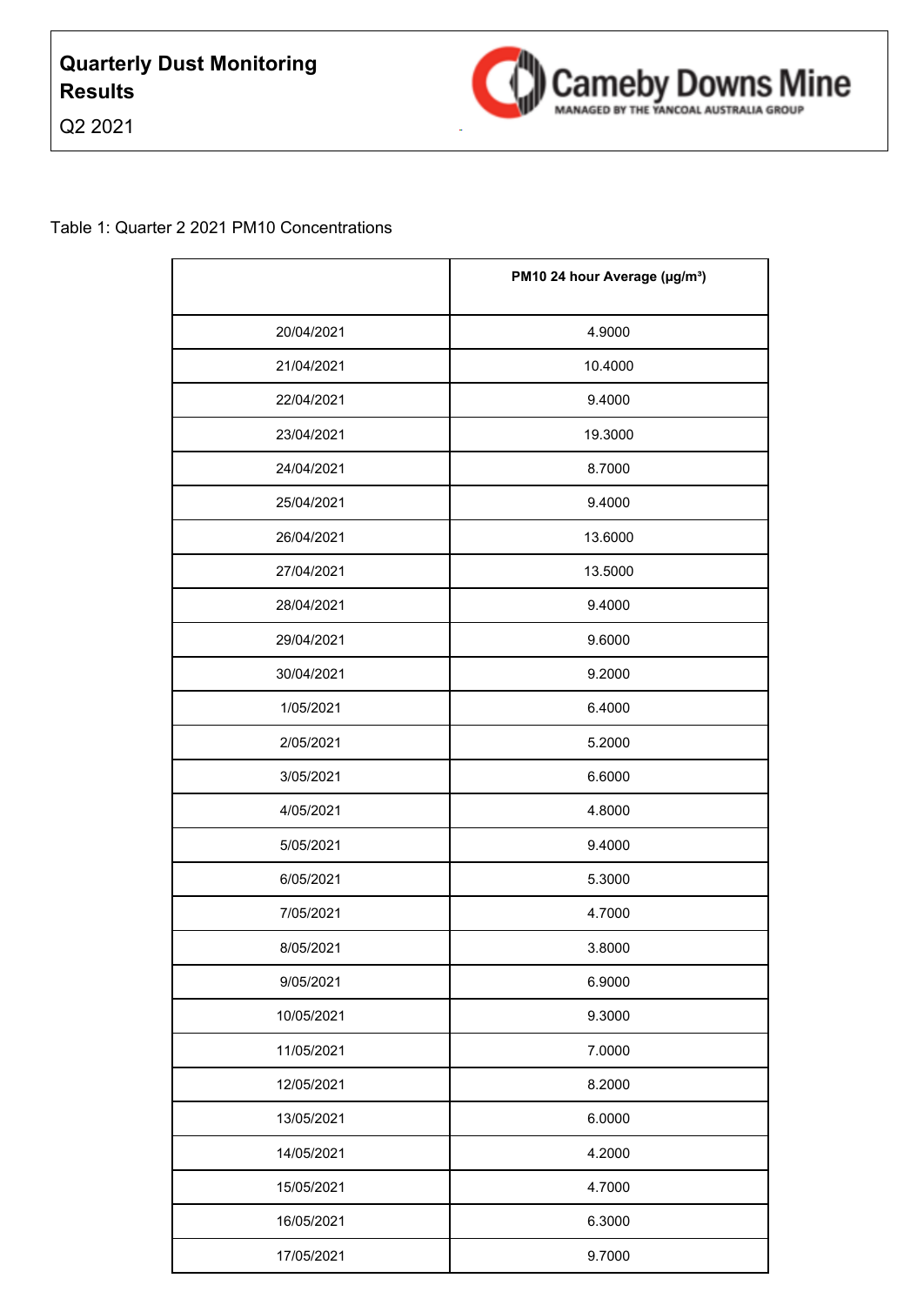Q2 2021



|            | PM10 24 hour Average (µg/m <sup>3</sup> ) |
|------------|-------------------------------------------|
| 18/05/2021 | 5.8000                                    |
| 19/05/2021 | 9.9000                                    |
| 20/05/2021 | 8.0000                                    |
| 21/05/2021 | 5.9000                                    |
| 22/05/2021 | 5.5000                                    |
| 23/05/2021 | 9.9000                                    |
| 24/05/2021 | 4.6000                                    |
| 25/05/2021 | 9.1000                                    |
| 26/05/2021 | 9.0000                                    |
| 27/05/2021 | 12.2000                                   |
| 28/05/2021 | 8.9000                                    |
| 29/05/2021 | 9.8000                                    |
| 30/05/2021 | 6.8000                                    |
| 31/05/2021 | 9.0000                                    |
| 1/06/2021  | 9.0000                                    |
| 2/06/2021  | 9.2000                                    |
| 3/06/2021  | 14.7000                                   |
| 4/06/2021  | 6.2000                                    |
| 5/06/2021  | 3.8000                                    |
| 6/06/2021  | 3.7000                                    |
| 7/06/2021  | 4.6000                                    |
| 8/06/2021  | 9.1000                                    |
| 9/06/2021  | 6.9000                                    |
| 10/06/2021 | 5.8000                                    |
| 11/06/2021 | 5.3000                                    |
| 12/06/2021 | 4.1000                                    |
| 13/06/2021 | 4.9000                                    |
| 14/06/2021 | 7.5000                                    |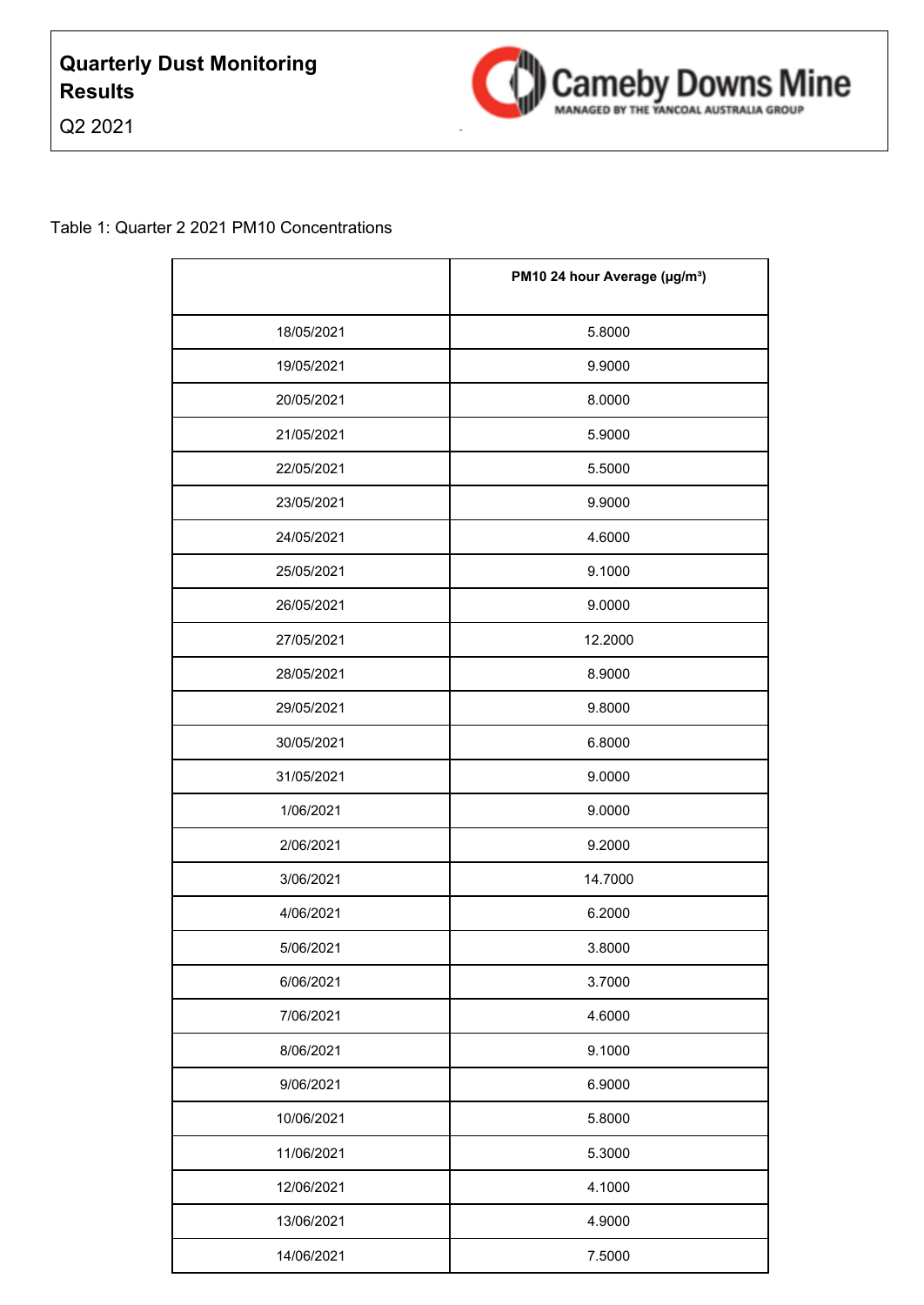Q2 2021



|            | PM10 24 hour Average (µg/m <sup>3</sup> ) |
|------------|-------------------------------------------|
| 15/06/2021 | 6.7000                                    |
| 16/06/2021 | 5.9000                                    |
| 17/06/2021 | 6.6000                                    |
| 18/06/2021 | 4.9000                                    |
| 19/06/2021 | 4.0000                                    |
| 20/06/2021 | 2.5000                                    |
| 21/06/2021 | 4.2000                                    |
| 22/06/2021 | 8.5000                                    |
| 23/06/2021 | 6.3000                                    |
| 24/06/2021 | 6.0000                                    |
| 25/06/2021 | 8.1000                                    |
| 26/06/2021 | 2.3000                                    |
| 27/06/2021 | 1.3000                                    |
| 28/06/2021 | 1.7000                                    |
| 29/06/2021 | 6.4000                                    |
| 30/06/2021 | 4.1000                                    |